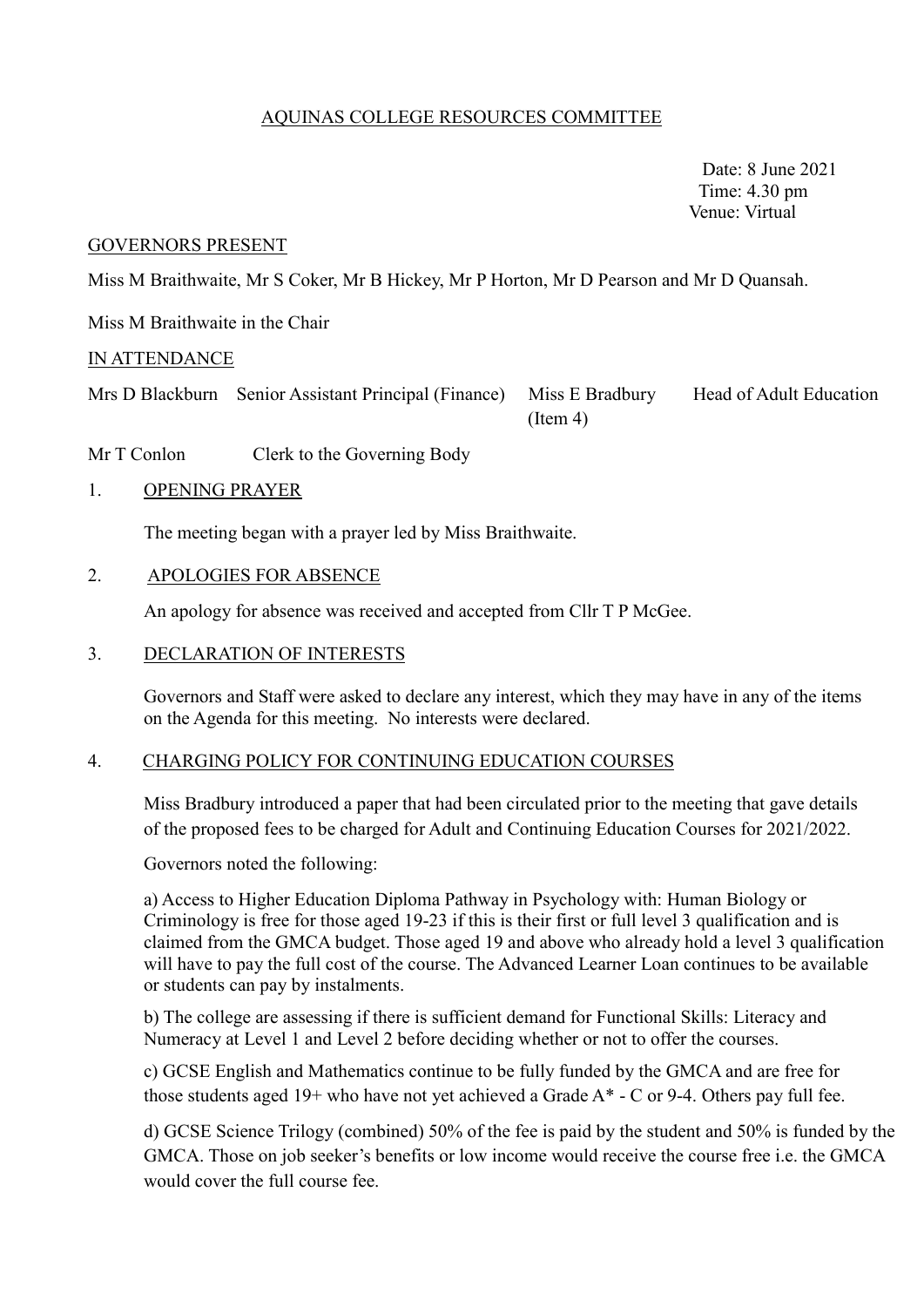## e) AAT Courses

i) AAT Access Award in Bookkeeping Level 1

ii) AAT Access Award in Accounting Software Level 1

iii) AAT Foundation Certificate in Bookkeeping Level 2

iv) AAT Foundation Certificate in Accounting Level 2

v) AAT Advanced Certificate in Bookkeeping Level 3

vi) AAT Advanced Diploma in Accounting Level 3

For level 1 and 2 courses, 50% of the fee is paid by the student and 50% is funded by the GMCA. Those on job seeking benefits or low income benefits would receive the course free using the GMCA budget. For level 3 courses the Advanced Learner Loan would be available or pay by instalments.

 f) Leisure Course fees are in line with other providers and are paid in full by the student with subsidised rate for those on benefits. The various language courses are offered at beginner, intermediate and advanced.

g) All courses must cover the cost of the tutor.

 RESOLVED: That the fees as set for 2020/2021 be recommended for approval to the Governing Body.

## 5. MINUTES OF THE PREVIOUS MEETING

The Minutes of the meetings held on 9 February 2021 were agreed as a correct record.

## 6. MATTERS ARISING FROM THE MINUTES

There were no matters arising that were not covered by the agenda for the meeting.

#### 7. HEALTH AND SAFETY REPORT

Mrs Blackburn introduced a paper that had been prepared by Neil Lowe, Health and Safety Adviser, which had been circulated to Governors prior to the meeting. The paper covered the period 1 September 2020 to 13 May 2021 and contained the following areas: a) Monitoring and Audit – Health and safety development plans produced with higher and medium risk departments.

b) Reporting of Injuries, Diseases and Dangerous Occurrences Regulations (RIDDOR). It was noted that no reports had been made under RIDDOR in this academic year.

c) Six accidents have been recorded so far in the academic year and a further three accidents were reported but were deemed to be caused by risks inherent to the activity. All accidents have been investigated or are in the process of being investigated.

d) Seven staff members have been affected by work related ill health resulting in a cumulative absence of 39 days including weekends and bank holidays. In the same period for 2019/2020, one member of staff had been affected by work related ill health leading to a loss of 41 days. Three cases of absence are caused by stress which accounts for 3 days. The other four cases account for 36 days caused by muscular skeletal disorders (11 days), eye problems (24 days) and 1 migraine. All cases have been appropriately investigated and remedial measures put into place.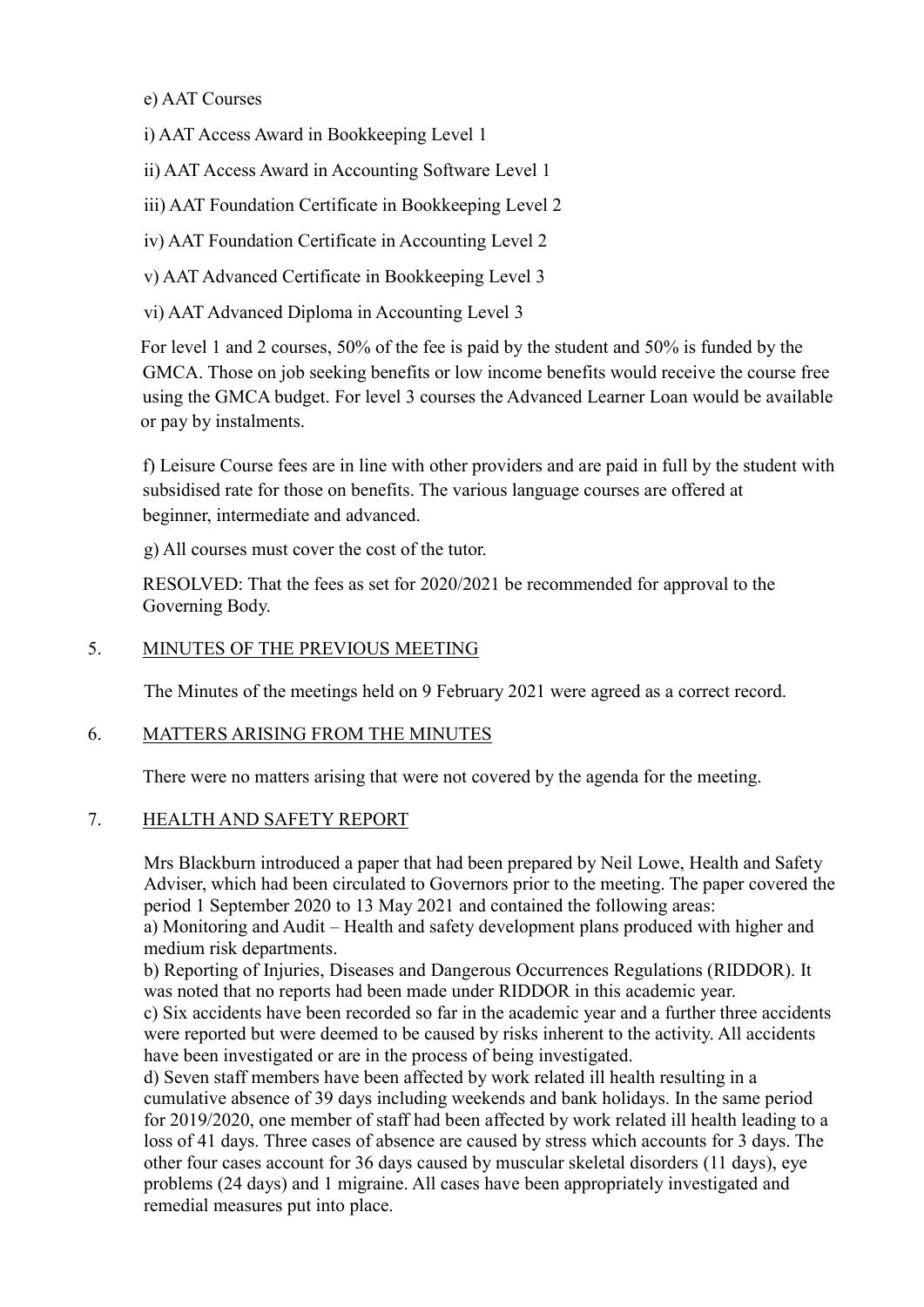e) There are no significant findings to be reported to Governors.

f) There has been no significant regulatory changes effecting the college.

g) Covid 19 pandemic has required the college to operate flexibly in response to the pandemic. Specific Covid 19 risk assessments have been maintained and updated throughout the year. Between March 200 and April 2021 the college has been informed of 100 cases, the vast majority being students, who had tested positive for Covid 19

A full report covering the academic year will be provided for the next meeting.

RESOLVED: That the report be received.

## 8. MANAGEMENT ACCOUNTS

Mrs Blackburn introduced the Management Accounts for May 2021 which had been circulated to Governors prior to the meeting. A discussion took place on the May Accounts with particular reference to the following:

i)There had been a trading surplus of £978,000 to date. The monthly results for May 2021 show a surplus of £5,000. The forecast outturn for 2020/2021 is around £900,000. ii)The support staff pay award and the teachers pay award has now been agreed and were paid in May 2021.

iii)The financial health calculations show that the college will be classed as Outstanding at the end of the financial year. The forecast completed in July 20 as part of the two year plan return assessed the college as Good as a prudent approach to future outturns had been taken.

If Governors had any questions on the May Accounts they were asked to contact Mrs Blackburn.

RESOLVED: That the Accounts for May 2021 be received.

## 9. BUDGET 2021/2022

 Mrs Blackburn introduced a set of papers in relation to the proposed budget for 2020/2021 that had been circulated to Governors prior to the meeting. The papers contained a) a spreadsheet of cash income and expenditure b) the same converted into accounting format and c) a written summary.

The ESFA have now confirmed that the income from them for 2021/2022 will be £10,672,133 compared with £10,370,448 for 2020/2021 and is an increase of £301,685. The funding is based on 2,298 students compared with 2,253 for last year an increase of 45 students. The funding band increases from last year have been maintained with a top rate of £4,188. 97.5 % of students are at that rate. In addition all the new elements of funding introduced in 2020/21 are to be paid in 2021/22. The ESFA funding above contains £300k for 50 students; this element of funding provides the first £6,000 additional support funding per High Needs students who need one to one support.

In addition, the budget includes Local Authority high needs funding of £247,399. This covers the assessment of the additional costs over £6k. The college has already secured £195,000 from Stockport MBC for continuing students with high needs. We are about to submit claims for new students starting in September 2021.

The Teachers Pension Grant will continue until 31 August 2022 and is confirmed at £356,359.

The draft budget shows a contingency reserve of £225,264 compared to £121,362 last year, an increase of £103,902. Whilst the initial trading surplus is £360,987.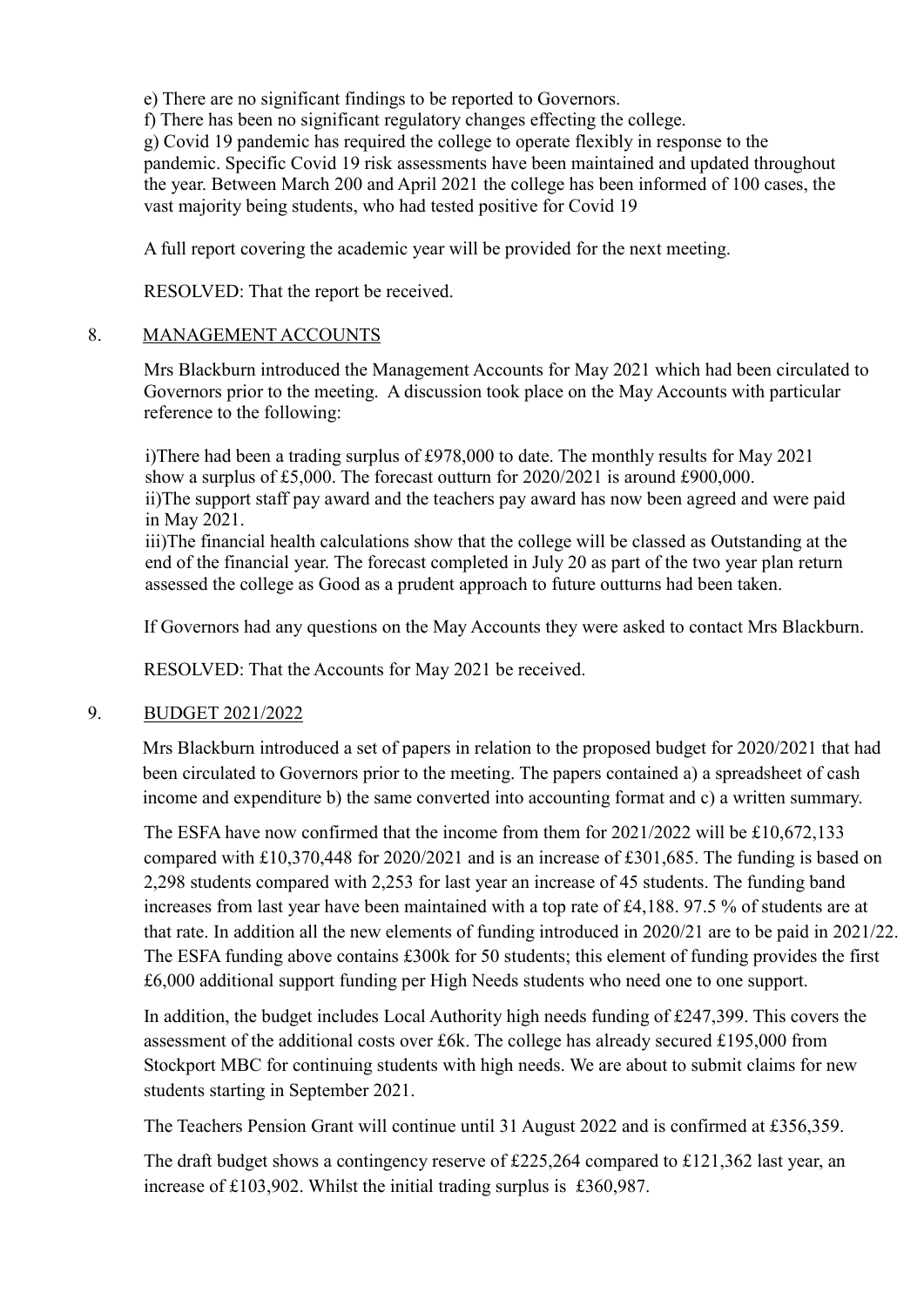All aspect of staffing and non pay costs will be monitored to ensure the running of the college as efficiently as possible.

Mrs Blackburn drew Governor's attention to the Financial Health calculated from the initial budget where the overall outcome is that it is classed as Good at 220 within the range 180 to 230.

RESOLVED: That the draft budget for 2021/2022 as presented be recommended to the Governing Body for approval.

### 10. CESSATION OF LIBOR

Mrs Blackburn introduced a paper in relation to the cessation of LIBOR that had been circulated to Governors prior to the meeting.

LIBOR stands for the London Inter-Bank Offered Rate and has been used for many years. It is an interest rate average calculated from estimates submitted by the leading banks in London. Each bank estimates what it would be charged were it to borrow money from other banks. LIBOR is being replaced by SONIA which is based on actual transactions and reflects the average of the interest rates that banks pay to borrow sterling overnight from other financial institutions and other institutional investors. It is administered by the Bank of England.

The college holds two bank accounts, i) a fixed rate loan with a residual balance of £1.5m with a fixed interest repayment of 5.27% and a penalty for early repayment and ii) a variable rate loan of £1.2m repayable at base  $+0.35\%$  (0.45%) currently) with no penalty for repayment. Both will be fully paid off in 2033.

The reason for the change is is that LIBOR is being abolished in January 22 and the outcome of changing to a new interest rate measure uses the principle of economic equivalent i.e. neither the bank nor the college should be advantaged or disadvantaged by the change to the chosen new method of calculation. It is recommended that the base rate be used as it is established as a useful measure, is easily understood and will exist going forward. The change will need Governor approval and a signed minute as before when for instance the covenants had to change to take account of FRS102- the new financial reporting standard effective from 1 January 2019.

The minute to read:

At a full meeting of the Governors of Aquinas College (the college) held on Tuesday 29<sup>th</sup> June 2021 the following resolution was passed:

#### It was RESOLVED:

 i) That the loan facility in an original principal sum of up to £11,700,000 arranged with Lloyds Bank PLC in a letter dated  $17<sup>th</sup>$  January 2008 (the Facility letter) be amended in the manner suggested by the bank in the letter headed "LIBOR loan facility Transition Proposal" dated 12<sup>th</sup> February 2021.

 ii) That the original loan agreement be amended to replace LIBOR with bank **Base Rate** wherever it appears and for the main purpose of calculating any break charges should the college decide to pay off part or all of the fixed rate element of the loan before its termination date of 9<sup>th</sup> March 2033.

 iii) That Mr D Pearson and Mrs D Blackburn, jointly, be authorised to make necessary arrangements with the Bank and to sign the amendment letter on behalf of the college.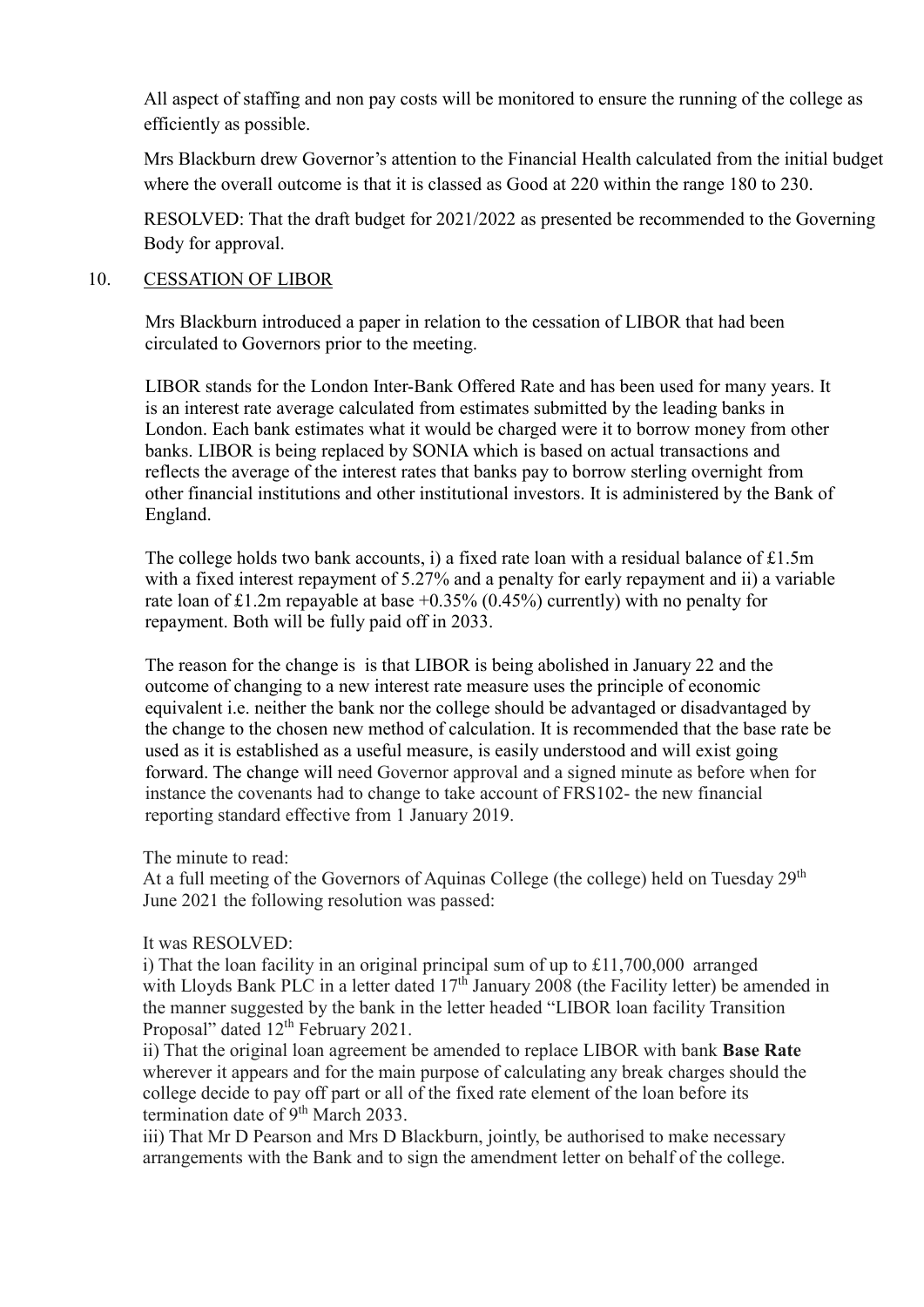We certify that this is a true copy of the Resolution which has been entered in the Minutes and that it was passed in accordance with the Memorandum and Articles of Association of the College.

RESOLVED: That the Governing Body be recommended to agree draft minute outlined above.

### 11. FINANCIAL ASSESSMENT AND GOVERNORS DASHBOARD

Mrs Blackburn circulated a letter and a paper that had been issued by the Education and Skills Funding Agency. The paper gave details of the college's financial health, underlying financial health, financial control, financial intervention and college dashboard information for May 2021.

Based on the financial plan the college's financial health is:

Good for 2019/2020 (the outturn year), and Good for 2020/2021 (the current budget year).

Mrs Blackburn drew Governors attention to the paragraph "Other Matters" in the letter dated 13 May 2021. She advised Governors that the college does not receive any income from the Office for Students in relation to its PGCE course which operates on a franchise basis with Bolton University.

We await confirmation from the ESFA that the letter will be reissued.

If Governors had any questions they were asked to contact Mrs Blackburn.

### 12. NATIONAL FUNDING POSITION

Mrs Blackburn advised Governors that in the coming years a modest increase in student number will not generate large amounts of additional income. It had been hoped that the base rate of £4,188 would be increased further in the next spending review, however the sector now faces uncertainty again for 2022/2023 and beyond.

#### 13. AUTHORISATION OF TWO YEAR FINANCIAL PLAN

Mrs Blackburn advised Governors that the two year financial plan has to be submitted to the ESFA by the end of July 2021. The plan includes the outturn for 2020/2021, the budget for 2021/2022 and the forecast of 2022/2023.

The plan may be ready for the Governing Body meeting scheduled for 29 June 2021. If not the Chairperson would need to sign the Two Year Plan on behalf of the Governing Body.

RESOLVED: That the Chairperson be authorised to sign the Two Year Plan on behalf of the Governing Body.

#### 14. ANY OTHER BUSINESS

There was no any other business.

### 15. DATE OF NEXT MEETING

The next meeting to be held on Tuesday 9 November 2021 at 4.30pm, subject to the Calendar of Meetings being agreed by the Governing Body at its meeting on 29 June 2021.